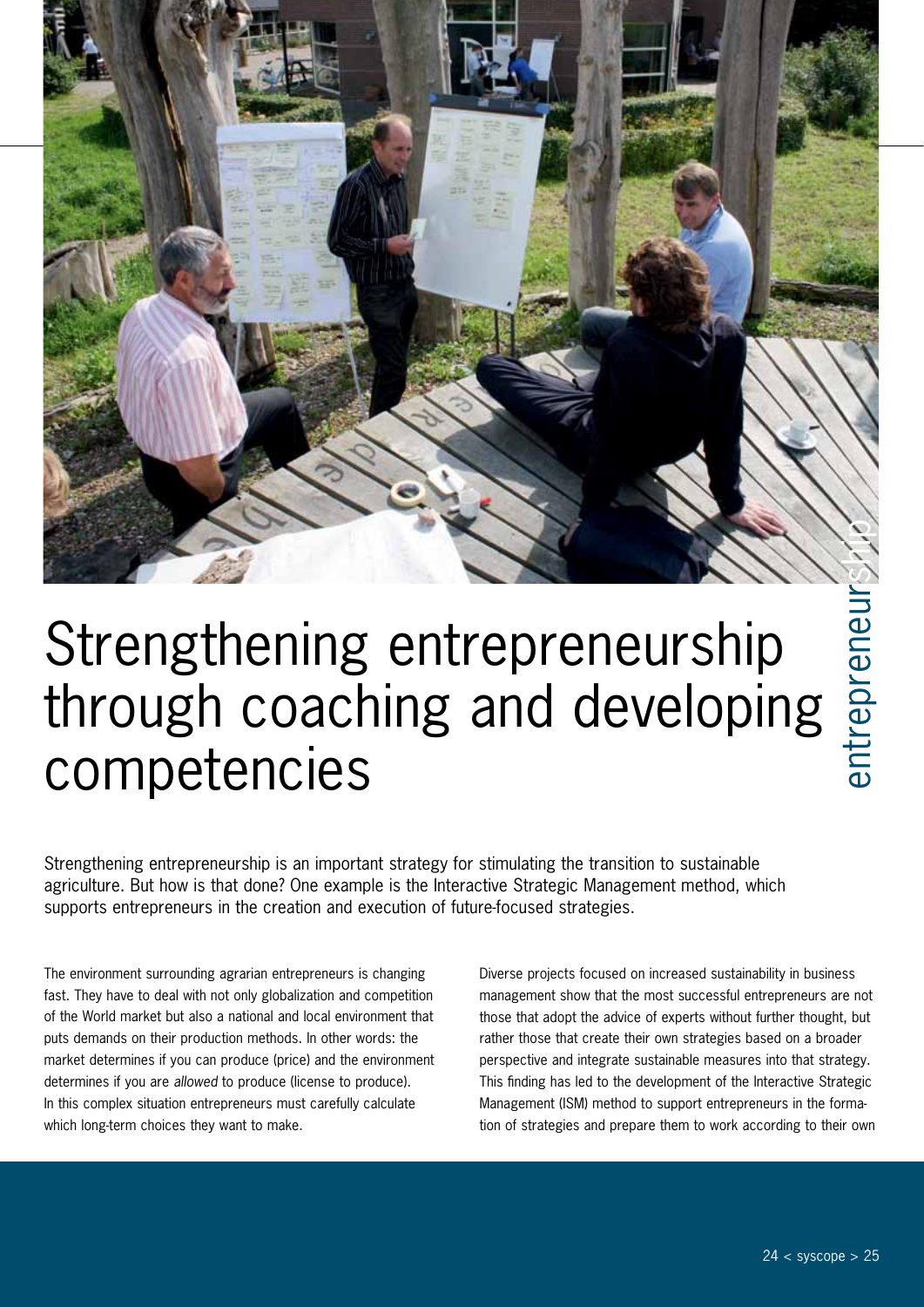integral strategy (Smit *et al*., 2002; Smit 2004). ISM has three basic principles: emphasis on the entrepreneur, business in interaction with its environment, focus on actual progress or actions of the entrepreneur.

#### **>> Emphasis on entrepreneur**

Placing the entrepreneur at the center means they themselves are responsible for the content of their strategic plan rather than the advisor. The entrepreneur must therefore write the strategic plan themselves; the advisor is only there to guide and stimulate the process.

In an ISM-track the entrepreneurs are challenged to thoroughly examine their business, the environment and themselves; for example by analyzing current business performance. The entrepreneur can have a benchmark made in which he can chose which group of businesses he wants to be compared with. Based on the results of the benchmark the entrepreneur establishes – with the aid of an advisor – the strong and weak points of his business. Because the ISM-track almost always takes place in group situations, the entrepreneur can also make use of the expertise and feedback of his colleagues.

The intent is that the entrepreneur intensely experiences the entire process and simultaneously develops the competences necessary for the future of his business. You could say that the approach focuses on the *empowerment* of the entrepreneur. The literature also discusses the internal locus of control (Fishbein, 1975); the larger this internal locus of control, the more control an entrepreneur has over his own future. A small internal *locus of control*  means that his future is largely in the hands of developments in his environment; things that happen to him. Research (Bergevoet, 2005) shows that working on strategic choices in groups leads to a larger internal locus of control and therefore more control over one's own future.

### **>> Business in interaction with environment**

While the entrepreneur may be central in Interactive Strategic Management, he is by no means isolated. In present-day society, especially in the crowded Netherlands, agrarian businesses cannot be seen as an isolated link in the food chain. Depending on the proposed strategy of the entrepreneur, he must enter into a dialogue with his environment: with his neighbors concerning plans for expansion, for example, or with (new) chain partners, colleagues or nature and environmental organizations.

The role of the advisor or coach is to challenge the entrepreneur to include the developments in his direct environment or in broader



*Figure 1. With the Strategic Management Tool the entrepreneur can judge his own situation by filling in scores for the three E's of Entrepreneur (competences), Enterprise (structure and performance) and Environment (market and society).*

society into his strategy and to involve these in his plans. This prevents the tendency some entrepreneurs have to set themselves apart from the community ('the municipality wants nothing'). Because the entrepreneur is a part of the community he must gain more insight and learn how to deal with situations pro-actively. Strategic decision-making is about more than simply choosing the best technical-economic long-term direction for the business, after all. It's also about legitimizing the business (Schans, 2008).

#### **>> Focus on actions of entrepreneur**

Interactive Strategic Management is meant more to bring entrepreneurs in motion than to transfer (theoretical) knowledge. This also means that the supplied knowledge is often adapted to the context in which the entrepreneur must work. An example is the use of game simulations that allow an entrepreneur to calculate the necessary measures for his own business. In this way he is offered implicit knowledge which, by using his own business data, can be directly translated into his own context. The criteria for the use of knowledge is more "*what* works the best in these circumstances" rather than "*why* does this work the best and *when* would it work in another situation?". This approach attaches as much importance to knowledge of the entrepreneur and of his colleagues as to sciencebased knowledge. This applies not only for technical matters but also for knowledge about the process of making strategic choices. The core of the ISM-approach is therefore not so much to come to a total objective image of the entrepreneur, his business and environment but rather to generate so much energy and confidence that the entrepreneur can take (solid and well-founded) steps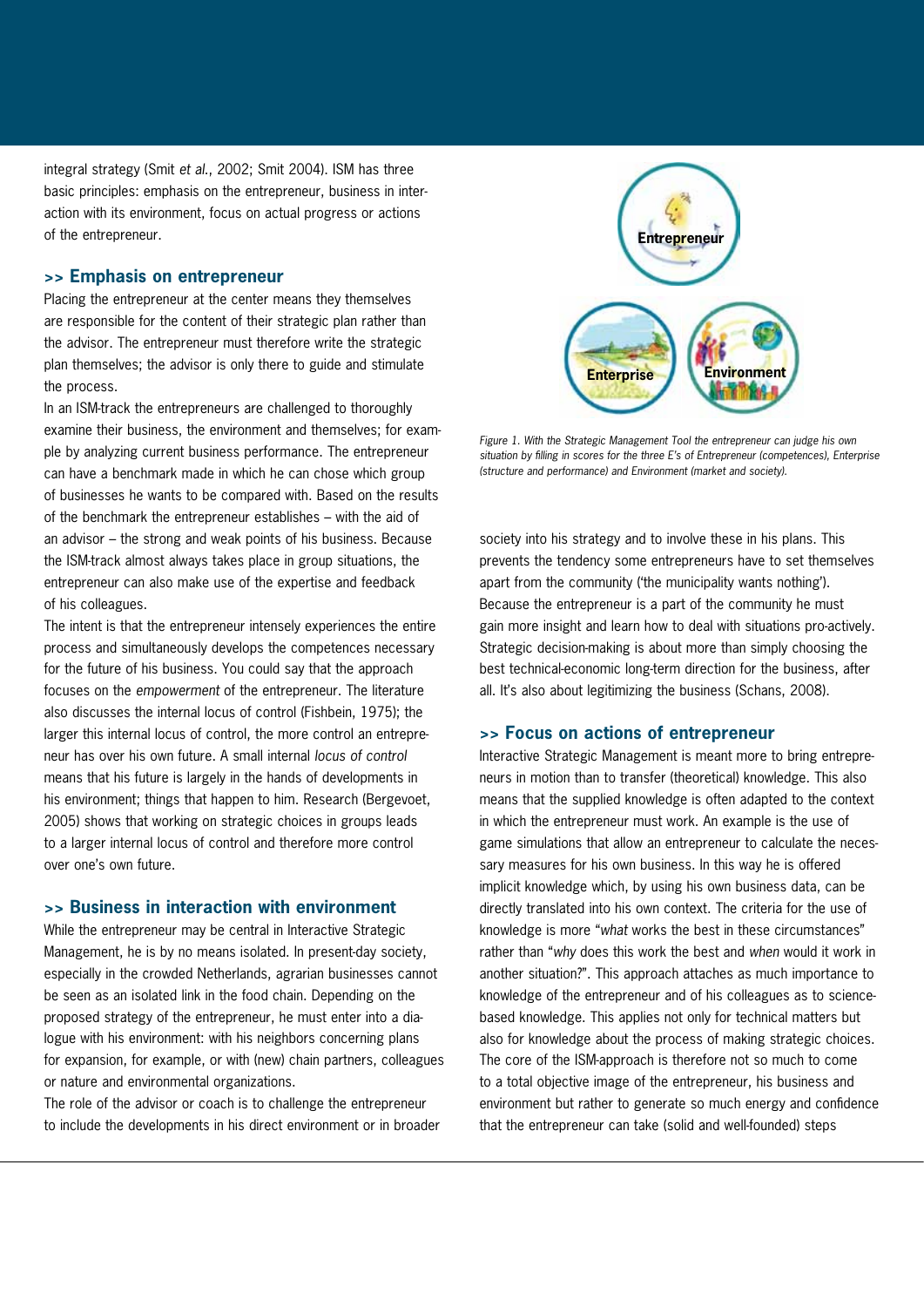

forward. It's about simultaneously thinking and doing. Apart from that it is necessary that the entrepreneur forms as realistic an image of his possibilities as he can in order to make good plans. The interactive approach of ISM is pre-eminently suited to bringing ideas into focus (Schans, 2008).

## **>> ISM-training in practice**

A customized approach has been developed in a variety of projects based on the three ISM principles, depending on the goal and context of the project. Here we focus on the group-training "Enterprise with vision" to support entrepreneurs in making long-term strategic choices. In order to further support the process the entrepreneur must go through, a number of web-based tools have been designed. The entrepreneur can use the Strategic Management Tool (SMT) to judge his own situation by filling in scores for the three E's:

*Entrepreneur* (competences), *Enterprise* (structure and performance), and *Environment* (market and society). Based on these scores, the tool calculates a score for fifteen possible business strategies. For example; developing added value for products, bulk production, economically efficient enterprise, specialization, etc.. The entrepreneur can then compare the scores of the various strategies with the strategy/strategies that he has developed for his business. The analyses result in a profile for each E. It is important that the entrepreneur doesn't think too much in terms of strong or weak, chance or threat. Whether something is strong or weak depends mainly on the context and more often than not on the (still to be chosen) strategy. An example is the location of the business. If it is situated near a village or city, a strong growth strategy is unfavorable, but a strategy focusing on direct farm product marketing is very favorable. Once again, creativity is essential.

# **Wageningen UR AgroCenter**

Wageningen UR AgroCenter for Sustainable Enterprise is a network of researchers from Wageningen UR with the motto "putting knowledge in motion." The network strives to be a leader in strengthening enterprise in the agricultural sector through developing scientifically based methods for practical application. In order to do so the network has made strategic links with partners such as the platform *Partners voor Ondernemerschap* (Partners for Enterprise) and the *Groene Kenniscoöperatie* (Green Knowledge Co-operative) through which 'green' education is united.

The network is active in many different sectors – dairy, arable farming, greenhouse cultivation, fishery, multifunctional agriculture – and works with a variety of themes – innovation, sustainability, chain, region. Recording practical knowledge in concepts and tools is an important aspect of the network's system. These are then transferred with a 'train-the-trainers' approach to advisors or teachers. The approach designed to support entrepreneurs in the making of long-term choices (Interactive Strategic Management) is highlighted in this article. Other examples of AgroCenter projects are *PlattelandsImpuls* (Rural Impulse), focused on the professionalizing of multifunctional agriculture and *Bedrijf als Schakelplaats* (The Business as a Link) in the green chain, where students can learn the ins and outs of the trade and the competences of enterprise at real businesses of entrepreneurs (Schoorlemmer, 2008). More information at: www.agrocenter.wur.nl